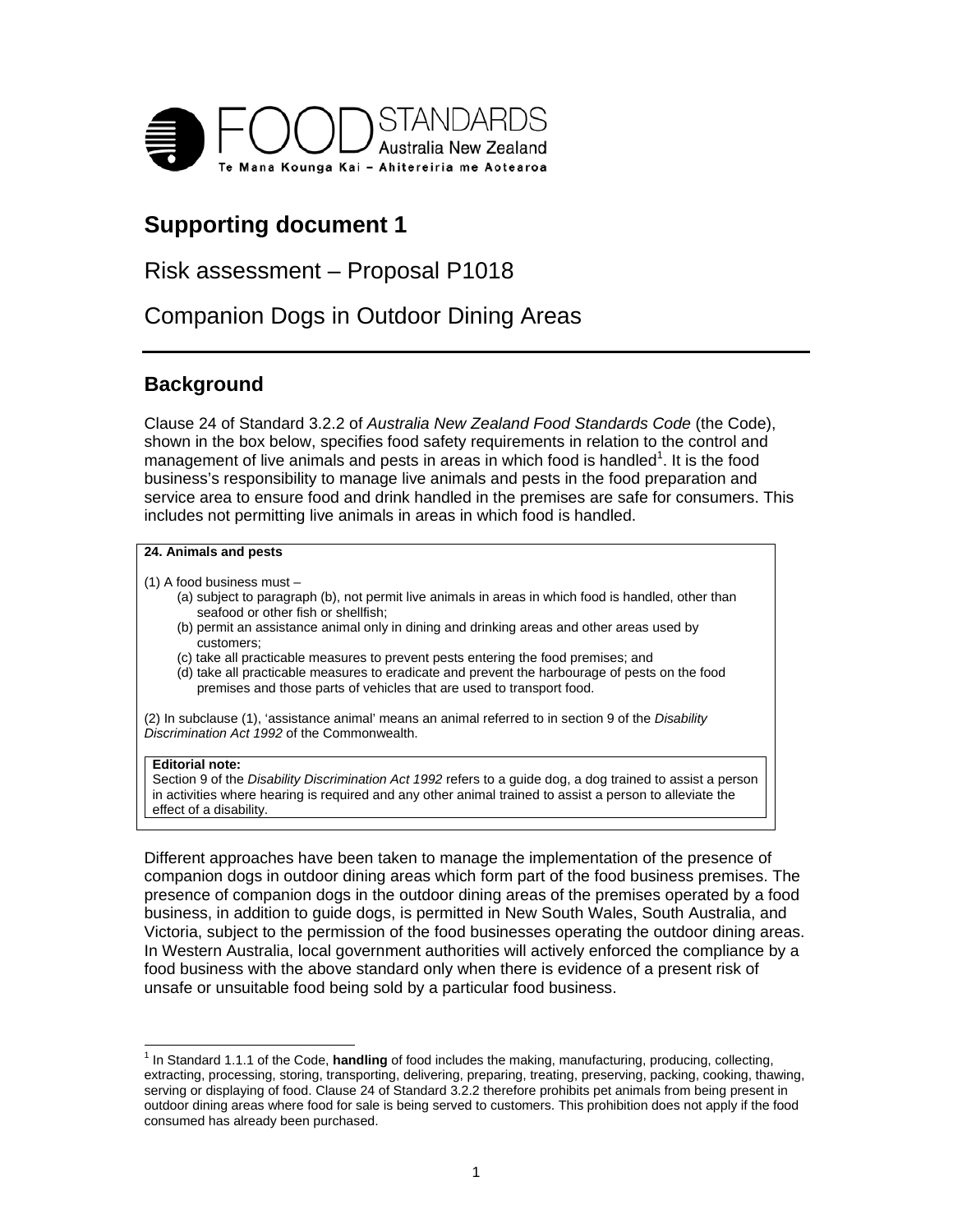This risk assessment is prepared to describe food safety implications arising from the presence of companion dogs in outdoor dining areas attached to a food business.

### **Scope of the assessment**

The following risk assessment presents an outline of the common zoonotic pathogens<sup>2</sup> potentially associated with companion dogs in Australia; their common modes of transmission; the likelihood that these pathogens are transmitted to humans through a foodborne route; and the food safety risk posed to consumers in outdoor dining areas if companion dogs were permitted to be present.

### **Human pathogens potentially carried by companion dogs and routes of transmission**

#### *1. Pathogens carried by dogs*

Zoonotic pathogens potentially carried by dogs include bacteria, fungi, parasites, protozoa and viruses. Pathogens shown to be transmittable to humans from domestic dogs in Australia are summarised in Table 1.

| <b>Pathogens</b>                                           | Microbiological and epidemiological<br>characteristics                                                                                                                                                                                          | <b>Comments and likely mode of</b><br>transmission                                                                                                                                                               |  |
|------------------------------------------------------------|-------------------------------------------------------------------------------------------------------------------------------------------------------------------------------------------------------------------------------------------------|------------------------------------------------------------------------------------------------------------------------------------------------------------------------------------------------------------------|--|
| <b>Bacteria</b>                                            |                                                                                                                                                                                                                                                 |                                                                                                                                                                                                                  |  |
| Campylobacter<br>spp.                                      | Campylobacter species are commonly found in<br>the intestines of food animals, birds, dogs and<br>cats.                                                                                                                                         | Known to be foodborne; young animals<br>are more likely to excrete the pathogen.                                                                                                                                 |  |
| Shiga toxin-<br>producing<br>Escherichia coli<br>(STEC)    | STEC bacteria have been isolated from<br>animals such as cattle, pigs, sheep, dogs,<br>cats, horses, and birds including seagulls and<br>geese.                                                                                                 | Known to be foodborne; children and<br>immune-compromised individuals are at<br>higher risk of STEC caused illnesses.                                                                                            |  |
| Leptospira<br>interrogans                                  | Leptospira species, notably L. interrogans are<br>pathogenic, causing leptospirosis in humans<br>and animals.                                                                                                                                   | Leptospirosis is a rare disease of dogs<br>in Australia; can be foodborne but<br>mostly an occupational disease<br>associated with cattle or through<br>exposure to contaminated (by animal<br>urine) waterways. |  |
| Salmonella spp.                                            | Salmonella spp. are found in a wide range of<br>animals including ruminants, poultry and dogs,<br>and in various environmental sources, such as<br>water, soil and animal faeces.                                                               | Known to be foodborne; children and<br>immune-compromised individuals are at<br>higher risk of salmonella cause<br>illnesses.                                                                                    |  |
| Yersinia<br>enterocolitica and<br>Υ.<br>pseudotuberculosis | Y. enterocolitica and Y. pseudotuberculosis<br>infects humans and a wide range of animals<br>including dogs. Y. enterocolitica is usually<br>transmitted to humans through ingestion of<br>insufficiently cooked pork or contaminated<br>water. | Known to be foodborne; transmission to<br>humans is achieved through ingestion of<br>contaminated food.                                                                                                          |  |
| Protozoa                                                   |                                                                                                                                                                                                                                                 |                                                                                                                                                                                                                  |  |
| Cryptosporidium<br>spp.                                    | Humans and animals such as horses, pigs,<br>sheep, goats, cattle, dogs and cats can be<br>infected by Cryptosporidium spp.                                                                                                                      | Can be foodborne but person to person<br>transmission is more common; children<br>and immune-compromised individuals<br>are at higher risk of disease.                                                           |  |
| Giardia spp.                                               | Giardia spp. can infect humans and many<br>animals. Giardia is transmitted from host to<br>host by ingesting cysts through contaminated<br>feed or water.                                                                                       | Can be foodborne but person to person<br>and contact with waterways are more<br>common forms of transmission.                                                                                                    |  |

#### **Table 1: Zoonotic pathogens potentially carried by dogs**

 2 Zoonotic pathogens refer to pathogens that can be transmitted (sometimes via a vector) to humans through nonhuman animals, both domestic and wild.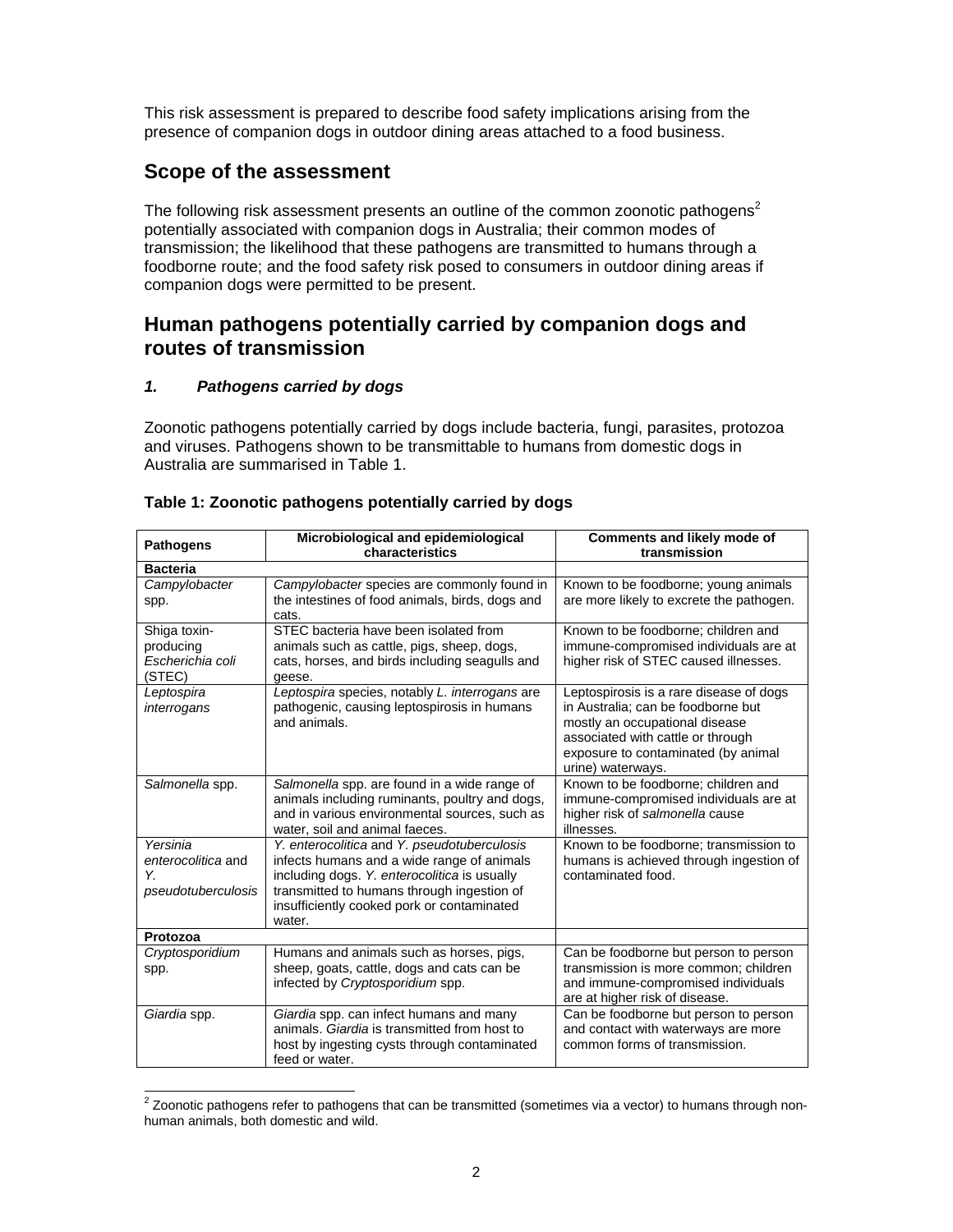| <b>Parasites</b>                                           |                                                                                                                                                                                                                                                                                                         |                                                                                                                                                  |
|------------------------------------------------------------|---------------------------------------------------------------------------------------------------------------------------------------------------------------------------------------------------------------------------------------------------------------------------------------------------------|--------------------------------------------------------------------------------------------------------------------------------------------------|
| Dipylidium (dog<br>tapeworm)<br>Echinococcus<br>(hydatids) | Dipylidium and Echinococcus are tapeworms<br>of cats and dogs. People become infected<br>when they accidentally swallow tapeworm<br>(Dipylidium) larvae excreted by flea or eggs in<br>(Echinochochus) infected faeces. Infection<br>with Echinococcus results in hydatid disease.                      | Hydatids are rare in domestic dogs in<br>Australia and infection of dogs requires<br>an intermediate (sheep) host. Not<br>known to be foodborne. |
| Ancylostoma<br>caninum (dog<br>hookworm)                   | Ancylostoma caninum is a parasite nematode.<br>It lives in the small intestine of its host, such as<br>dogs. A. canium can infect humans.                                                                                                                                                               | Not known to be foodborne; contact with<br>environment and skin penetration is the<br>most common form of transmission to<br>humans.             |
| Toxocara canis<br>(dog roundworm)                          | Adult worms of the <i>Toxocara canis</i> live in the<br>small intestine of dogs and puppies. Almost all<br>puppies are infected at or soon after birth.<br>Toxocara eggs can survive for years in the<br>environment, and humans typically ingest the<br>eggs via oral contact with contaminated hands. | Not known to be foodborne; direct<br>contact with animals is the most<br>common form of transmission to<br>humans.                               |

Although uncommon, companion dogs fed with raw meat can also be infected by *Bacillus anthracis*, *Clostridium botulinum*, *C. perfringens*, *Listeria monocytogenes*, *Mycobacterium bovis*, *M. tuberculosis*, and *Yersinia enterocolitica* (Lejeune and Hancock 2001).

While it is out of the scope of this assessment, it is also relevant to note that dog bites can transmit multiple microorganisms. Some of them are pathogenic to humans, most commonly *Pasteurella* species. Infections acquired through dog bites are the most common form of disease transmitted to humans from dogs.

Symptoms of human diseases caused by pathogens listed in Table 2 are described in Appendix 1.

#### *2. Prevalence of pathogens in dogs*

Although there are published data indicating the prevalence of zoonotic pathogens in dogs, most of the data relate to investigations after dogs have been exposed to zoonotic pathogens through raw food diets. The following data demonstrates the variability in positive stool samples detected for several common pathogenic agents in dogs:

- pathogenic *Campylobacter* spp. in dogs has been reported to be in the range of 2.4% to 47% (Lenz et al. 2009, McKill et al. 2009, Workman et al. 2005);
- STEC O157 has been reported at 3% prevalence (Hancock et al. 1998); and
- pathogenic *Salmonella* spp. has been reported in the range of 14% to 44% (Joffe and Schlesinger 2002; Finley et al. 2007; Lenz et al. 2009).

In general only a small number of samples were collected in the above studies. This would also contribute to the variability in the observed prevalence. Despite this, and the different methodologies used, it is apparent that dogs may at times harbour and excrete pathogens of public health concern to a varying extent.

#### *3. Routes of transmission of zoonotic pathogens from dogs to humans*

The pathogens listed in Table 2 can be transmitted to humans through one or more of the following routes:

- consumption of food and/or water contaminated by faeces of infected dogs
- direct contact with parts of the infected companion dog that may have been contaminated with faeces of infected dogs, such as the skin, fur, or mouth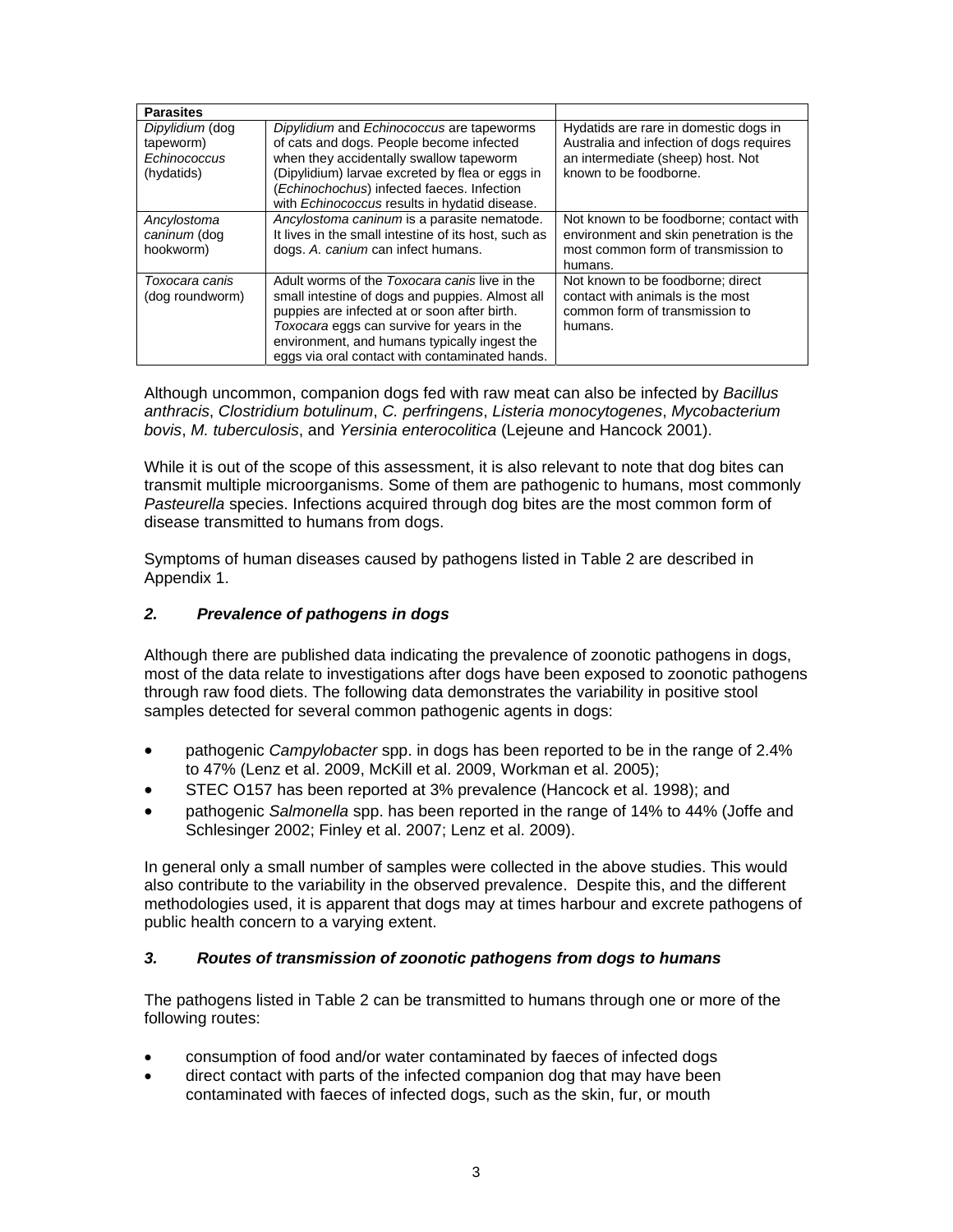an intermediate vector, for example ticks or fleas carried by dogs (Stehr-Green and Schantz 1987).

Situations where human illness has been caused by consumption of food contaminated by pathogens originating from an infected dog are most likely rare and no reports have been identified in a literature scan. Therefore the studies described below focus on illness caused by direct contact with pathogens carried by dogs and provide a basis for identifying the pathogens which theoretically are transmissible via a foodborne route.

The most common route of transmission of zoonotic pathogens from dogs to humans is through direct contact with faecally contaminated material. Dogs, particularly puppies, are more likely to carry and therefore readily excrete pathogens. They present a significant risk of transmitting zoonotic pathogens to young children who come into contact with them in a family environment (Salfield and Pugh 1987; Hald and Madsen 1997). Transmission of STEC O157 to young children from infected dogs through direct contact has been demonstrated (Trevena et al. 1996).

Published Australian data demonstrating an epidemiological link between human illness and contact with pet animals are scarce. In a case-control study of risk factors associated with *Campylobacter* infection in Australia, Stafford et al. (2008) reported that contact with domestic dogs aged less than 6 months was an independent risk factor for acquiring campylobacteriosis. The study however, did not reveal any association that dogs were a significant risk factor for acquiring campylobacteriosis through foodborne exposure.

One Australian publication reported an investigation of 27 human cases of *Cryptosporidium* infection that occurred in association with an animal nursery at an agricultural show. Although several species of animals were present including dogs, puppies, calves, chickens, goats, pet rats, rabbits, sheep, and some native animals, the investigation (Ashbolt et al. 2003) concluded that *Cryptosporidium* was most likely acquired through human contact with infected faeces present in hay used by ruminants. An Australian PhD study<sup>3</sup> that examined gastrointestinal parasites in dogs and cats in Australia concluded that *Cryptosporidium* arising from companion animals is of limited significance in terms of transmitting disease to healthy people.

Parasites such as hookworm, roundworm and tapeworm in dogs are commonly under control in Australia as a result of preventative worming programs for domestic dogs and present a low risk to consumers if the health of companion dogs is appropriately maintained. Again direct transmission through close contact with dogs, particularly in children, is the most common route of transmission for these agents.

Human leptospirosis caused by *Leptospira interrogans* is commonly associated with outdoor water activities where transmission is a result of exposure to contaminated water, most often through rodents. Published data of Australia's National Notifiable Disease Surveillance System indicate that approximately 100 to 150 cases of human leptospirosis are reported each year in Australia. Human leptospirosis in Australia is largely occupational and associated with those working in the intensive animal farming sector and livestock industries. Eating contaminated food or drinking contaminated water however can be responsible occasionally for the transmission of *Leptospira interrogans* to humans according to a factsheet on leptospirosis prepared by the NSW Department of Health (NSW Health, 2007). However, clinical leptospirosis in dogs is rare in Australia (Biosecurity Australia, 2000).

The available literature indicates that *Campylobacter* spp., STEC and pathogenic *Salmonella* spp. are the most likely pathogenic organisms that could be transmitted, via food, to humans

 3 http://researchrepository.murdoch.edu.au/703/1/01Front.pdf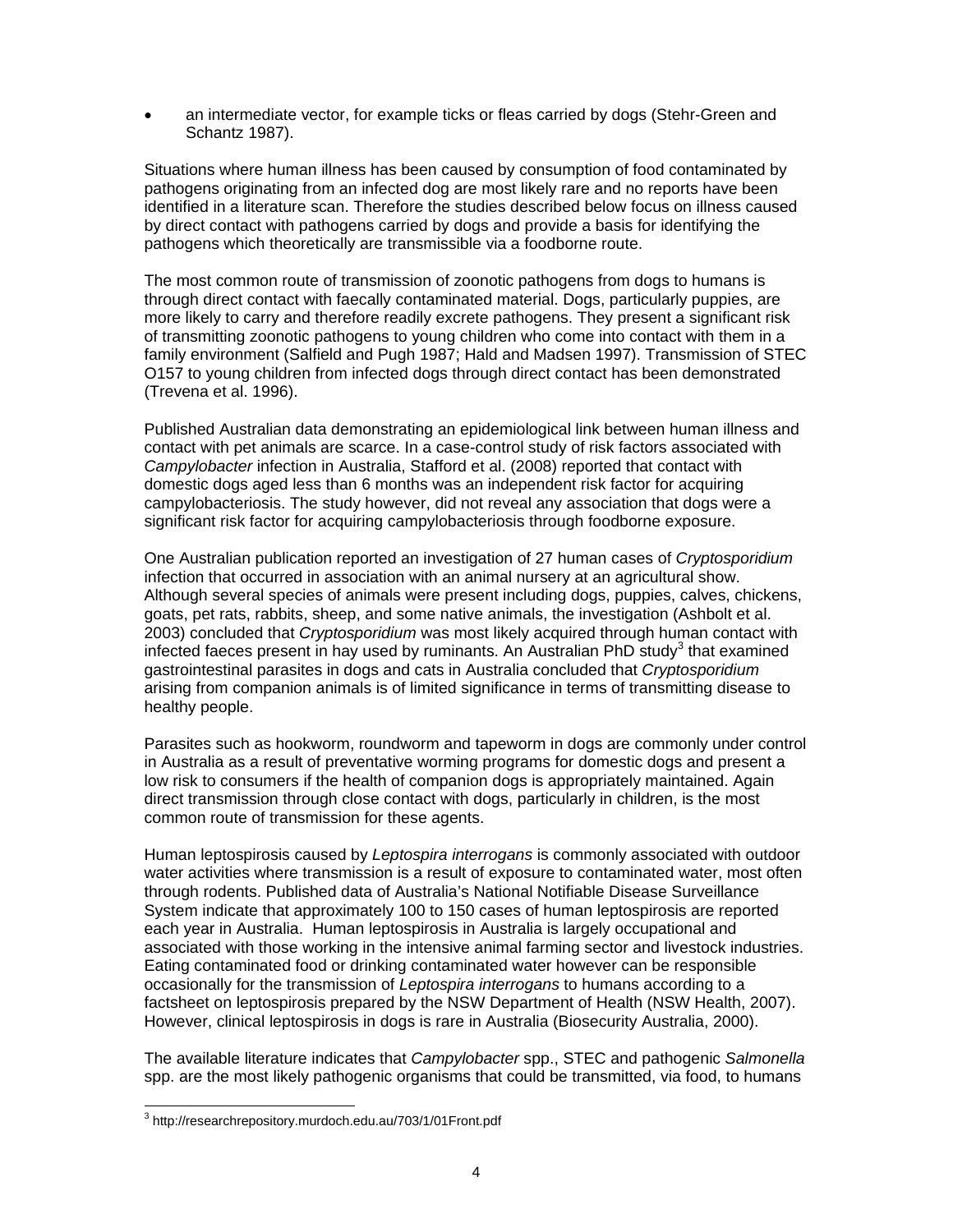from infected dogs. This could potentially arise through consumption of food contaminated with dog faecal material or through food handlers who have been in contact with faeces of infected dogs.

#### *4. Factors influencing shedding of pathogenic microorganisms in dogs*

Faecal shedding of zoonotic pathogens in dogs is influenced by a range of factors. It is known that inclusion of ingredients such as raw pork, chicken and eggs in the diet of dogs can increase the faecal shedding of pathogens such as *Campylobacter* spp., STEC and *Salmonella* spp. Intake of raw meat has been assumed to be the main vehicle through which dogs acquire these pathogens (Fox 1998; Green 1998; Lenz et al. 2009).

Shedding of zoonotic pathogens such as STEC and *Salmonella* by animals is frequently higher in summer and autumn (NASPHV, 2007). During this period, outdoor dining activities are more common and therefore higher exposure to people from potential pathogens may occur.

### *5. Studies on interactions between humans and dogs*

The nature and extent of interaction between humans and their companion dogs has been examined in some communities in the United Kingdom with a view to assessing the risk of disease transmission from pets (Westgarth et al. 2007 and 2008). In general, the greatest and most intimate contact (e.g. playing, cuddling, feeding, allowing pets to lick the owner and sleeping in close proximity) was seen between the owner and his or her dog, suggesting that the highest risk of zoonotic disease transmission would occur in the home and with family members. When dogs were outside the home, there was minimal contact (mainly patting) with other people and this mainly occurred when walking the dog. Other dog-owners tended to have most of this contact as opposed to people that did not own dogs (Westgarth et al. 2007).

Heller et al. (2011) also studied the interactions between humans and companion dogs in a Scottish community to explore the differences between dog-owners and non-dog-owners with respect to hygiene and knowledge of zoonotic disease. This study confirmed that closer contact occurred between dog-owners and their own dogs compared with dogs of other owners. However, it also showed that dog owners were no more likely to have intimate interactions (play, cuddle, feed treats) with non-owned dogs compared to those not owning a dog. The study implied that the potential routes for pathogen transmission from non-owned dogs are similar and minimal for both dog owners and non-dog-owning humans. This was in contrast to the comparatively greater number of routes and risk factors that are likely to be present between dog-owners and their own dogs.

### *6. Potential modes of transmission of pathogens from companion dogs to food*

Food served in outdoor dining settings may potentially be contaminated with zoonotic pathogens carried by companion dogs via the following routes (Figure 1).

Food hygiene and safety regulations in most jurisdictions include basic measures to restrict the movement of companion dogs in outdoor dining areas such that food prepared and/or served by food businesses would not come into direct contact with companion dogs or dog faeces. It is therefore considered that transmission of pathogens by companion dogs in outdoor dining areas to consumers through the direct contact scenario in Figure 1 is unlikely.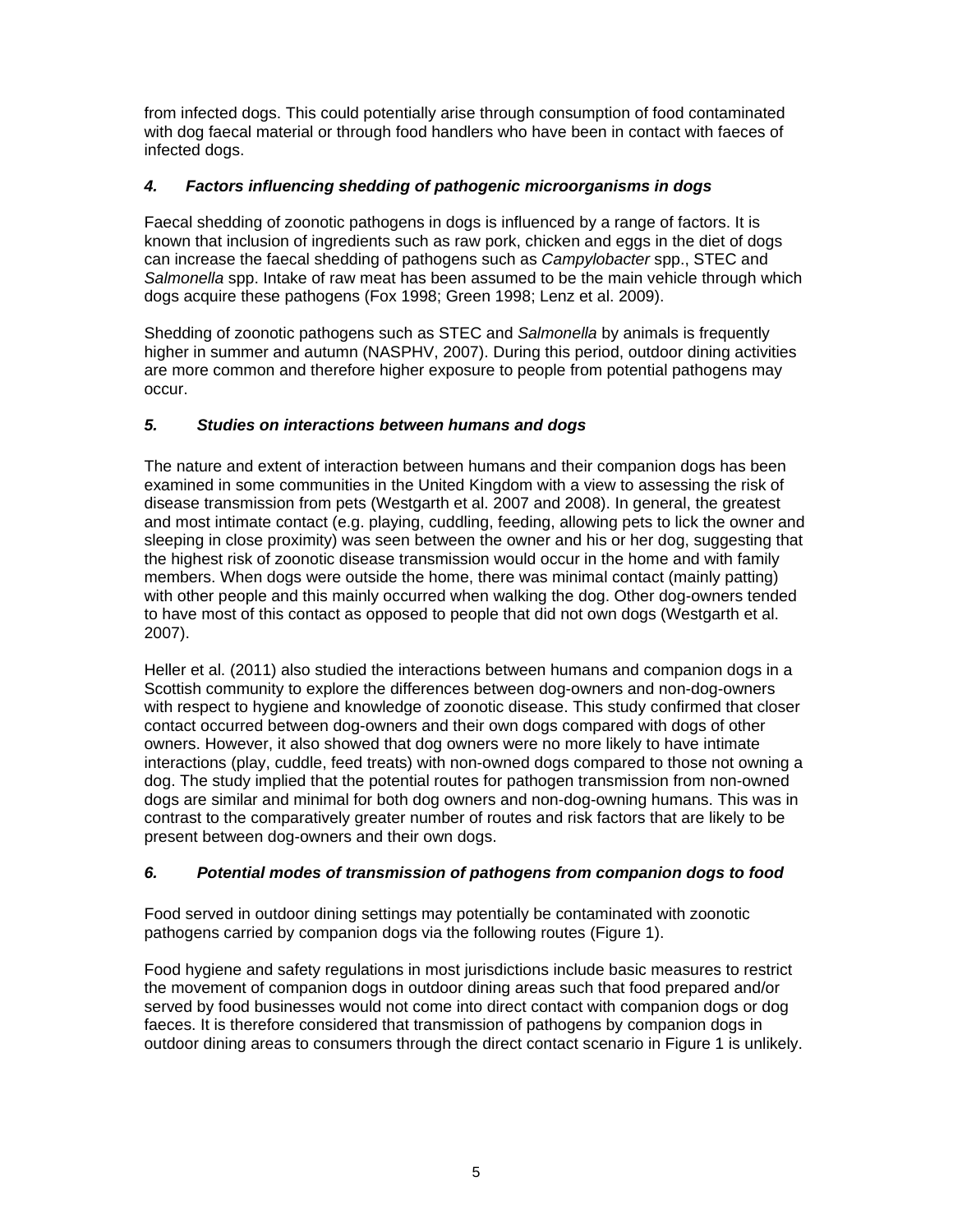

### **Figure 1: Mode of transmission of pathogens from infected dogs to food**

A second possibility by which food could become contaminated with infectious faecal material of companion dogs is through the restaurant staff that prepares and/or serves food (scenario 2 shown in Figure 1). This route involves personnel handling or touching an infectious companion dog and then handling food or food preparation equipment or utensils without washing hands thoroughly. Therefore, in these circumstances food contamination would be due to unhygienic practices of food preparation or service personnel and not due to direct contact of dogs with food preparation areas. Clause 13 of Standard 3.2.2 requires a food handler not handle food or surfaces likely to come into contact with food in a way that is likely to compromise the safety and suitability of food. Clause 15 of Standard 3.2.2 requires a food handler must wash his or her hands whenever his or her hands are likely to be a source of contamination of food. Provided that the food preparation and service personnel and the food businesses comply with these requirements, transmission of pathogens from companion dogs through food via scenario 2 above is also unlikely.

A third route of food contamination could arise through rodents or insects acting as carriers of human pathogens (scenario 3 in Figure 1). However, the likelihood of this occurring is again dependent on the general hygiene, as well as pest management control measures, maintained by the food business. A food business is required to ensure its premises are kept clean (clause 19 of Standard 3.2.2 of the Code), to take all practicable measures to prevent pests entering the food premises, and to eradicate and prevent the harbourage of pests on the food premise (clause 24 of Standard 3.2.2 of the Code). Provided that food businesses comply with these requirements, transmission of pathogens to food via indirect contact with rodents or insects is also unlikely.

### *7. Assistance animals*

Clause 24 of Standard 3.2.2 of the Code permits assistance animals to be present in dining, drinking or other areas of food establishments used by customers. This is to ensure compliance with the Commonwealth *Disability Discrimination Act (1992)*. Although assistance animals, such as guide dogs, present the same potential to carry zoonotic pathogens, these animals are generally thoroughly trained to follow a set of standard behaviour in public areas. Companion dogs which are not trained to this level of standard behaviour may present a slightly higher risk of transmitting zoonotic diseases to consumers through food if they were allowed in alfresco dining areas.

## **Conclusion**

The potential risk of foodborne transmission of zoonotic agents from companion dogs in outdoor dining settings to humans is considered to be very low to negligible. This is supported by the following factors: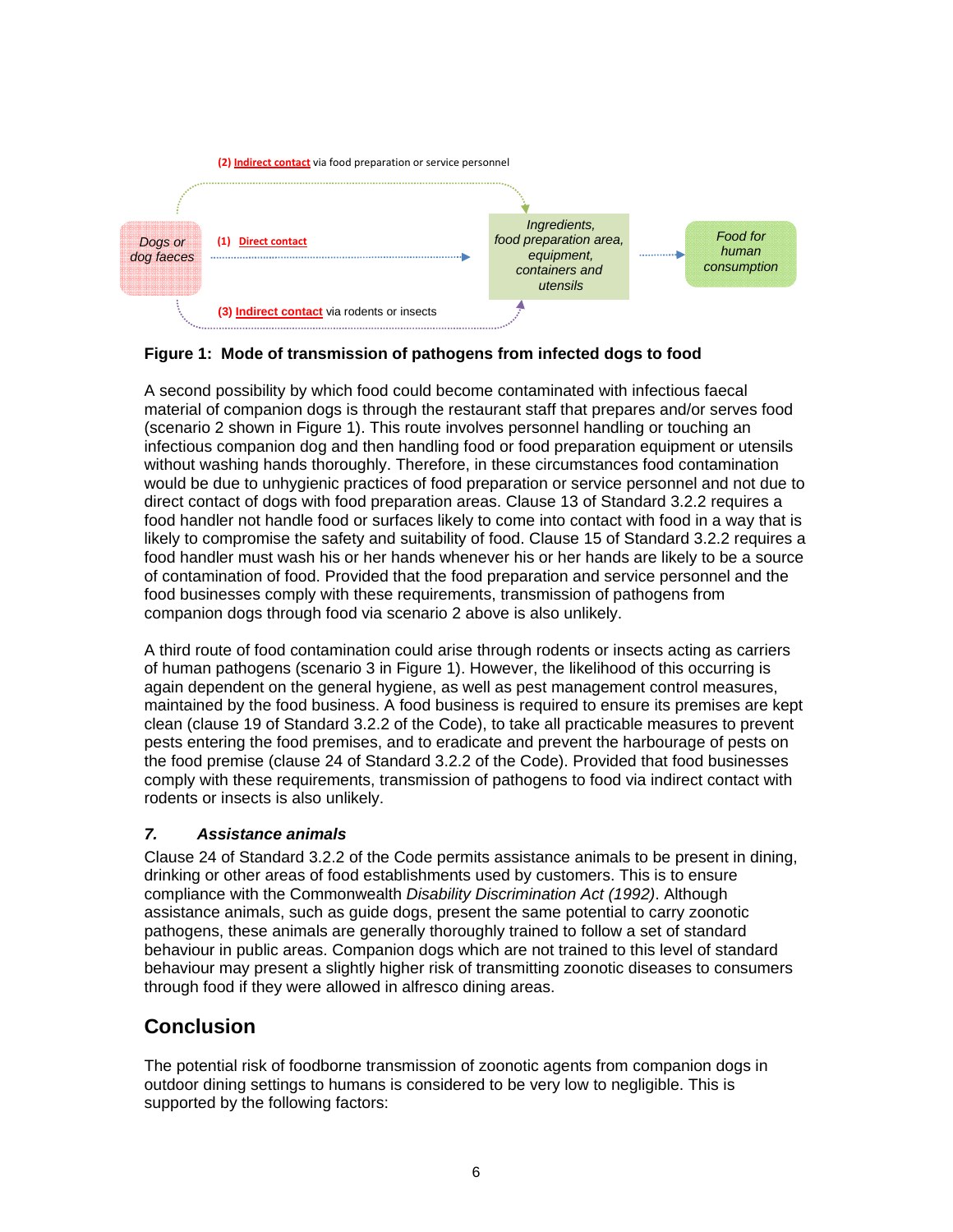- The likelihood of direct contact of food or food preparation areas with infected companion dogs or dog faeces is negligible as dogs would not ordinarily be allowed into food preparation areas.
- Acquiring diseases through indirect foodborne transmission routes requires the involvement of an intermediate vector. As illustrated in Figure 1, such vectors may include food preparation personnel, food service personnel or rodents/insects. A successful foodborne disease transmission through an intermediate vector is dependent on (1) a successful transmission of pathogens carried by companion dogs to an intermediate vector, and (2) a successful transmission of such pathogens to humans through food contaminated by the intermediate vector. Therefore the likelihood of acquiring diseases carried by companion dogs in outdoor dining areas involving an intermediate vector is predicted to be very low, because the probability of the occurrence of one event that is dependent on the occurrence of two consecutive events<sup>4</sup> is very low when the probabilities of the occurrence of the two consecutive events are themselves both low.
- Potential contamination of food directly from companion dogs, or indirectly through contaminated intermediate vectors, in outdoor dining settings is managed through compliance with general food safety standards and food safety management or control programs for restaurant food hygiene.
- Studies on human-dog interactions indicate that, in general, contact between people and dogs that are not their own pet/s is limited. This minimises the potential for contact and consequently the transmission of pathogens from dogs in outdoor dining settings to humans.

Zoonotic pathogens originating from companion dogs present in outdoor dining areas represent a theoretical foodborne disease risk to consumers dining in these settings in Australia. This risk may be slightly higher for young children and immune-compromised individuals. However, the overall level of food safety risk arising from the presence of companion dogs in such settings is expected to be very low to negligible. Adherence to good hygienic practices in food preparation and service, maintenance of cleanliness, and proper pest control by food businesses should contribute to the minimisation of any potential risk of foodborne transmission of pathogens potentially carried by companion dogs in outdoor dining areas.

### **References**

 $\overline{a}$ 

Ashbolt R, Coleman DJ, Misrachi A, Conti JM, Kirk MD (2003) An outbreak of cryptosporidiosis associated with an animal nursery at a regional fair. Communicable Diseases Intelligence 27:244-249

Biosecurity Australia (2000) A scientific review of Leptospirosis and implications for quarantine policy. http://www.daff.gov.au/\_\_data/assets/pdf\_file/0006/43089/leptoreviewfinal.pdf, accessed 8 Nov 2010.

Brower A, Okwumabua O, Massengill C, Muenks Q, Vanderloo P, Duster M, Homb K, Kurth K (2007) Investigation of the spread of *Brucella canis* via the U.S. interstate dog trade. International Journal of Infectious Diseases 11:454-458

 $4$  The probability of the occurrence of one event ( $P_A$  for the probability of occurrence of event A) that is dependent on the occurrence of two consecutive events (event B and C) is the product of the probabilities of occurrence of the two consecutive events  $(P<sub>B</sub>$  for the probability of occurrence of event B and  $P_c$  for the probability of occurrence of event C), i.e.  $P_A = P_B \times P_C$ .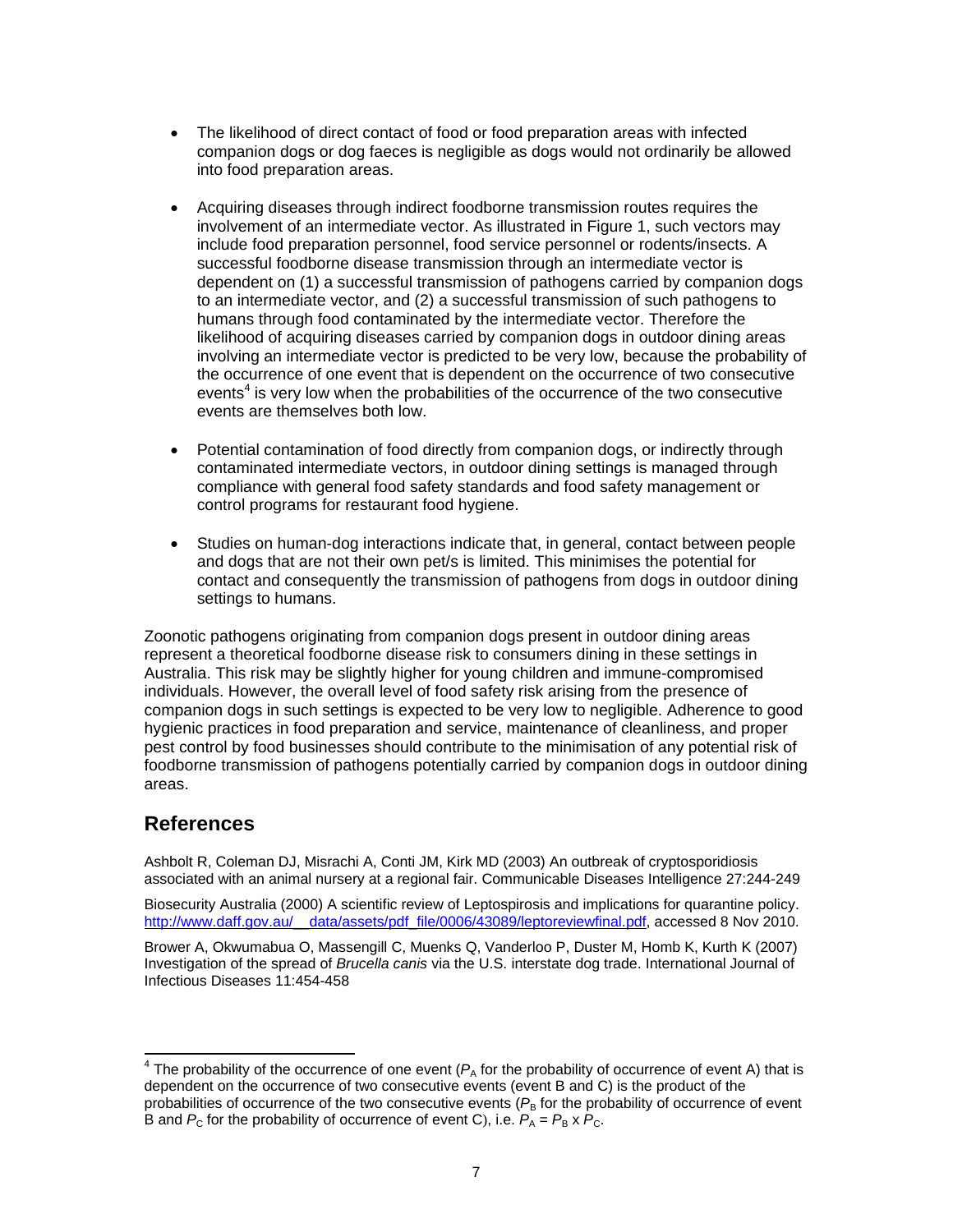Finley R, Ribble C, Aramini J, Vandermeer M, Popa M, Litman M, Reid-Smith R (2007) The risk of Salmonellae shedding by dogs fed *Salmonella* contaminated commercial raw food diets. The Canadian Veterinary Journal 48:69-75

Fox J (1998) *Campylobacter* infections. In: Greene C (ed) Infectious Diseases of the Dog and Cat. WB Saunders, Philadelphia, pp226-229.

Greene C (1998),Salmonellosis. In: Greene C (ed) Infectious Diseases of Dog and Cat. WB Saunders, Philadelphia, pp235-240

Hald B, Madsen M (1997) Healthy puppies and kittens as carriers of *Campylobacter* spp., with special reference to *Campylobacter upsaliensis*. Journal of Clinical Microbiology 35:3351-3352

Hancock DD, Besser TE, Rice DH, Ebel ED, Herriott DE, Carpenter LV (1998) Multiple sources of *Escherichia coli* O157 in feedlots and dairy farms in the northwestern USA. Preventative Veterinary Medicine 35:11-19

Heller J, Bierbaum S, Hyden B, Reid S, Mellor D (2011) Defining interactions between humans and pet dogs. Proceedings of 1st International One Health Congress, 2010, Ecohealth 7(S1): 155.

Joffe DJ, Schlesinger DP (2002) Preliminary assessment of the risk of *Salmonella* infection in dogs fed raw chicken diets. The Canadian Veterinary Journal 43:441-442

LeJeune JT, Hancock DD (2001) Public health concerns associated with feeding raw meat diets to dogs. Journal of the American Veterinary Medical Association 219:1222-1225

Lenz J, Joffe D, Kauffman M, Zhang Y, LeJeune J (2009) Perception, practices, and consequences associated with foodborne pathogens and the feeding of raw meat to dogs. The Canadian Veterinary Journal 50:637-643

McGill K, Golden O, Jones BR, Fanning S, Whyte P (2009) Prevalence of thermophilic *Campylobacter* species in household cats and dogs in Ireland. The Veterinary Record, 164(2):44-47

NASPHV (2007) Compendium of measures to prevent disease associated with animals in public settings, 2007. http://www.cdc.gov/mmwr/preview/mmwrhtml/rr5605a1.htm, accessed 8 Nov 2010

NSW Health (2007) Infectious Disease Factsheet - Leptospirosis. http://www.health.nsw.gov.au/factsheets/infectious/leptospirosis.html, accessed 8 Nov 2010.

Pointon A, Sexton M, Dowsett P, Saputra T, Kiermeier A, Lorimer M, Holds G, Arnold G, Davos D, Combs B, Fabiansson S, Raven G, McKenzie H, Chapman A, Sumner J (2008) a baseline survey of the microbiological quality of chicken portions and carcases at retail in two Australian states (2005 to 2006) Journal of Food Protection 71(6):1123-1134

Salfield NJ, Pugh EJ (1987) *Campylobacter* enteritis in young children living in households with puppies. British Medical Journal 294:21-22

Stafford RJ, Schluter P, Wilson A, Martyn DK, Hall G, Unicomb L, the OzFooNet Working Group (2008) Population-attributable risk estimates for risk factors associated with *Campylobacter* infection, Australia. Emerging Infectious Diseases 14(6):895-901

Stehr-Green JK, Schantz PM (1987) The impact of zoonotic diseases transmitted by pets on human health and the economy. Veterinary Clinics of North America: Small Animal Practice 17:1-15

Steinmuller N, Demma L, Bender JB, Eidson M, Angulo FJ (2006) Outbreaks of enteric disease associated with animal contact: not just a foodborne problem anymore. Clinical Infectious Diseases 43:1596-1602

Trevena WB, Hooper RS, Wray C, Willshaw GA, Cheasty T, Domingue G (1996) Vero cytotoxinproducing *Escherichia coli* O157 associated with companion animals (letter) Veterinary Records 138:400

Westgarth C, Pinchbeck GL, Bradshaw JWS, Dawson, S, Gaskell RM, Christley RM (2007) Factors associated with dog ownership and contact with dogs in a UK community. BMC Veterinary Research 3:5-9.

Westgarth C, Pinchbeck GL, Bradshaw JWS, Dawson, S, Gaskell RM, Christley RM (2008) Doghuman and dog-dog interactions of 260 dog-owning households in a community in Cheshire. Veterinary Record 162: 436-442.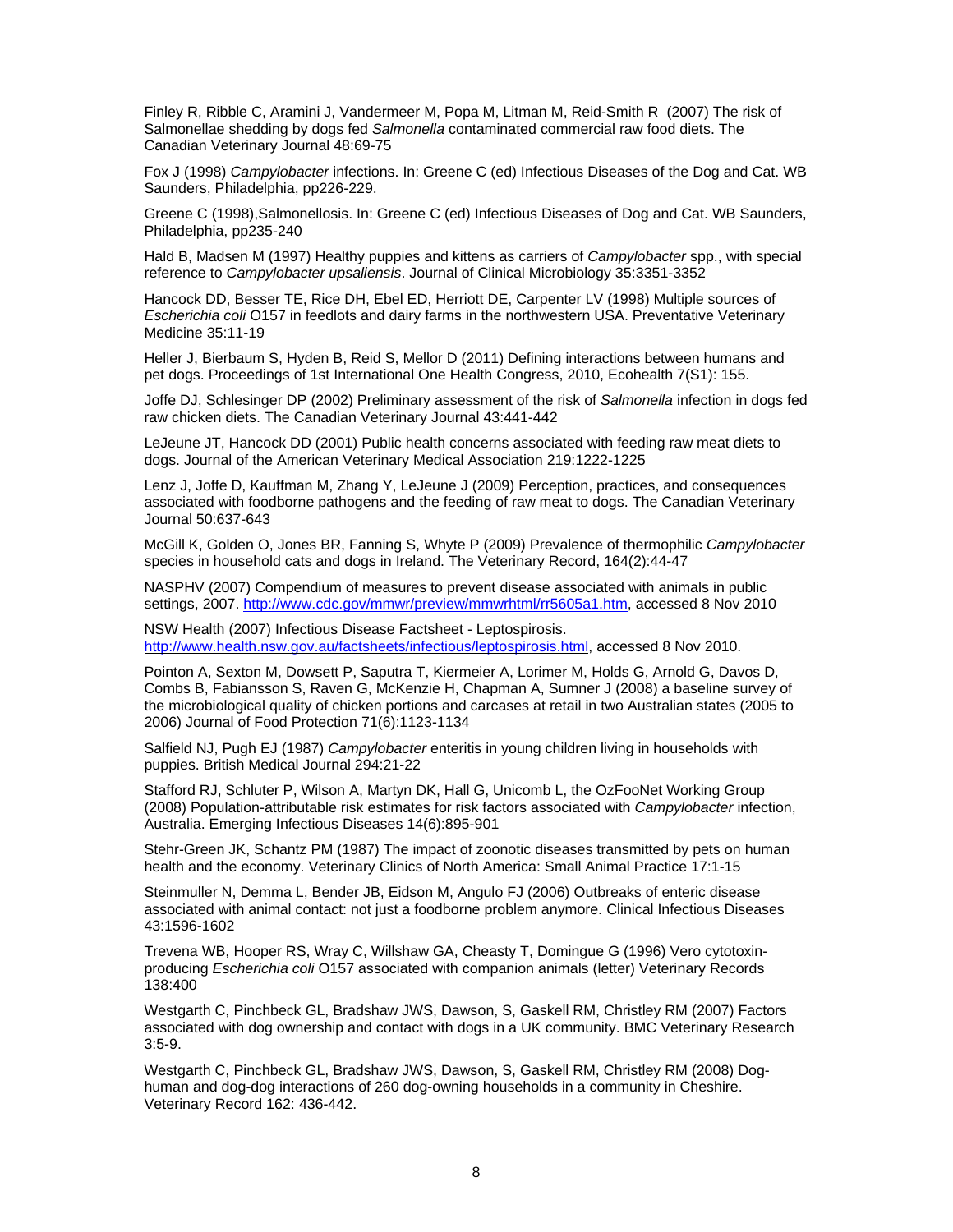Workman SN, Mathison GE, Lavoie MC (2005) Pet dogs and chicken meat as reservoirs of *Campylobacter* spp. in Barbados. Journal of Clinical Microbiology 43(6):2642-2650